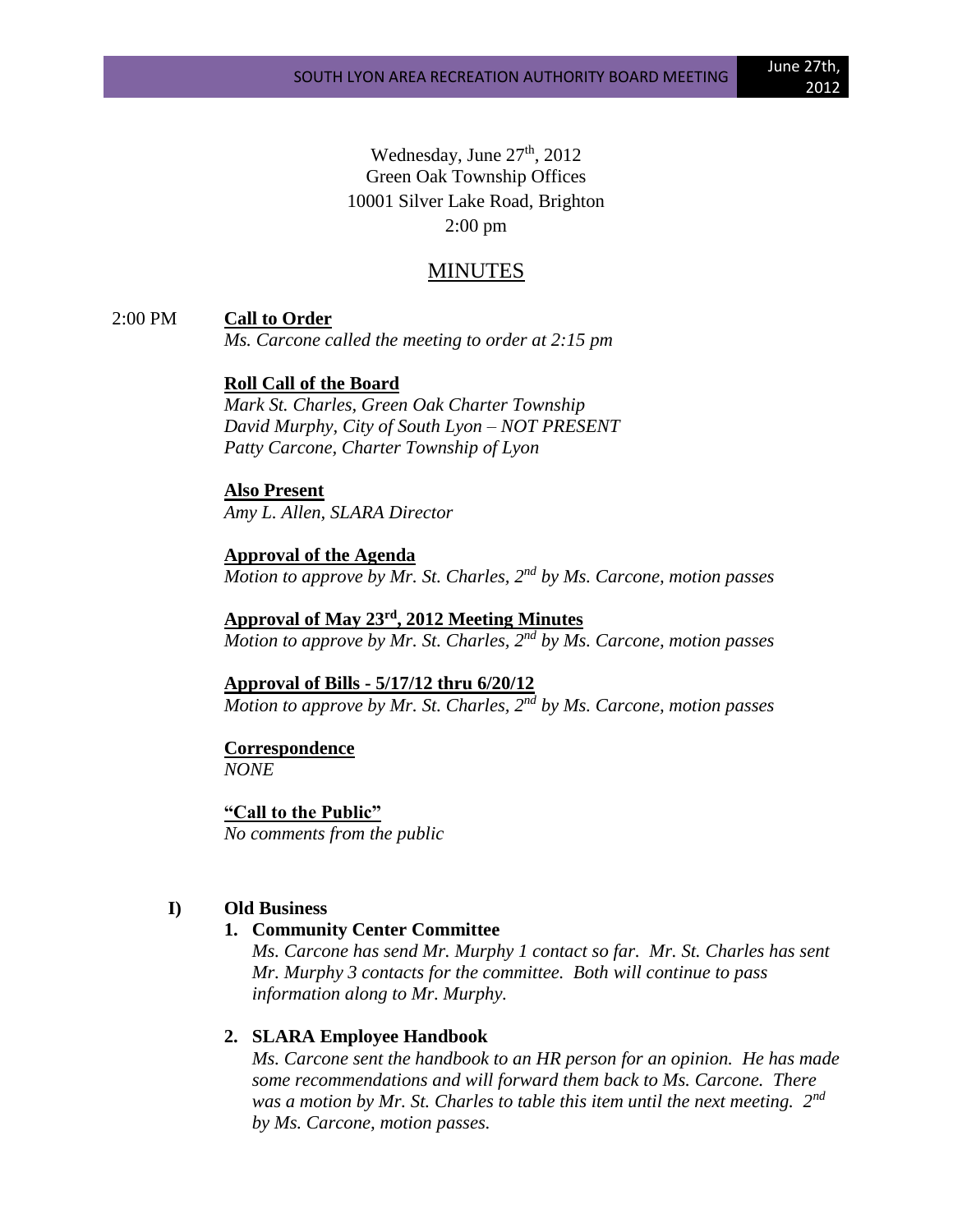# **II) New Business**

**1. Determine SLARA Board Meeting schedule for 2012 – 2013**

*There is a motion by Mr. St. Charles to keep the schedule for meeting dates for 2012 – 2013 the same, taking place on the fourth Wednesdays of each month at 2:00 pm. 2nd by Ms. Carcone. Motion passes.*

*Locations are as follows:*

*July 25, 2012 - Green Oak Township August 22, 2012 - City South Lyon September 26, 2012- Lyon Township October 24, 2012 - Green Oak Township November 28, 2012 - City of South Lyon December 26, 2012 - Lyon Township January 23, 2013 – City of South Lyon February 27, 2013 - Lyon Township March 27, 2013 - Green Oak Township April 24, 2013 - City of South Lyon May 22, 2013 - Lyon Township June 26, 2013 - Green Oak Township* 

# **2. SLA Pool/Facility**

*Mrs. Allen let the board know that SLARA was approached by the Director of South Lyon Aquatics. They are planning to create a non-profit group to build a pool facility in the community. This would be a facility they could run programs out of for adults, youth and toddlers. They are hoping to get the process underway and get something built in as little as 2 years. Mrs. Allen asked them to get in touch with Mr. Murphy so that they could talk about the Community Center Committee he is putting together.*

#### **3. Salem Township SLARA Proposal**

*Mrs. Allen shared with the board that she was asked by a Salem Township resident to put together materials to present to the Salem board about becoming a member of SLARA. Mrs. Allen wanted to ask the board what fee she should pass along to Salem to give them an idea of the cost of membership. It was decided that she would give an estimate of \$10.51/participant to Salem. Mrs. Allen will continue to work on putting together a presentation for Salem.*

#### **4. SLARA Office Updates**

*Mrs. Allen shared that Day Camp is going very well this summer. Registrations are up by approximately 30%. They are also working with Heavner Canoe to offer Canoe and Kayak lessons for the kids each Monday and Wednesday. We have had very positive remarks from parents this year about both programming and staff!*